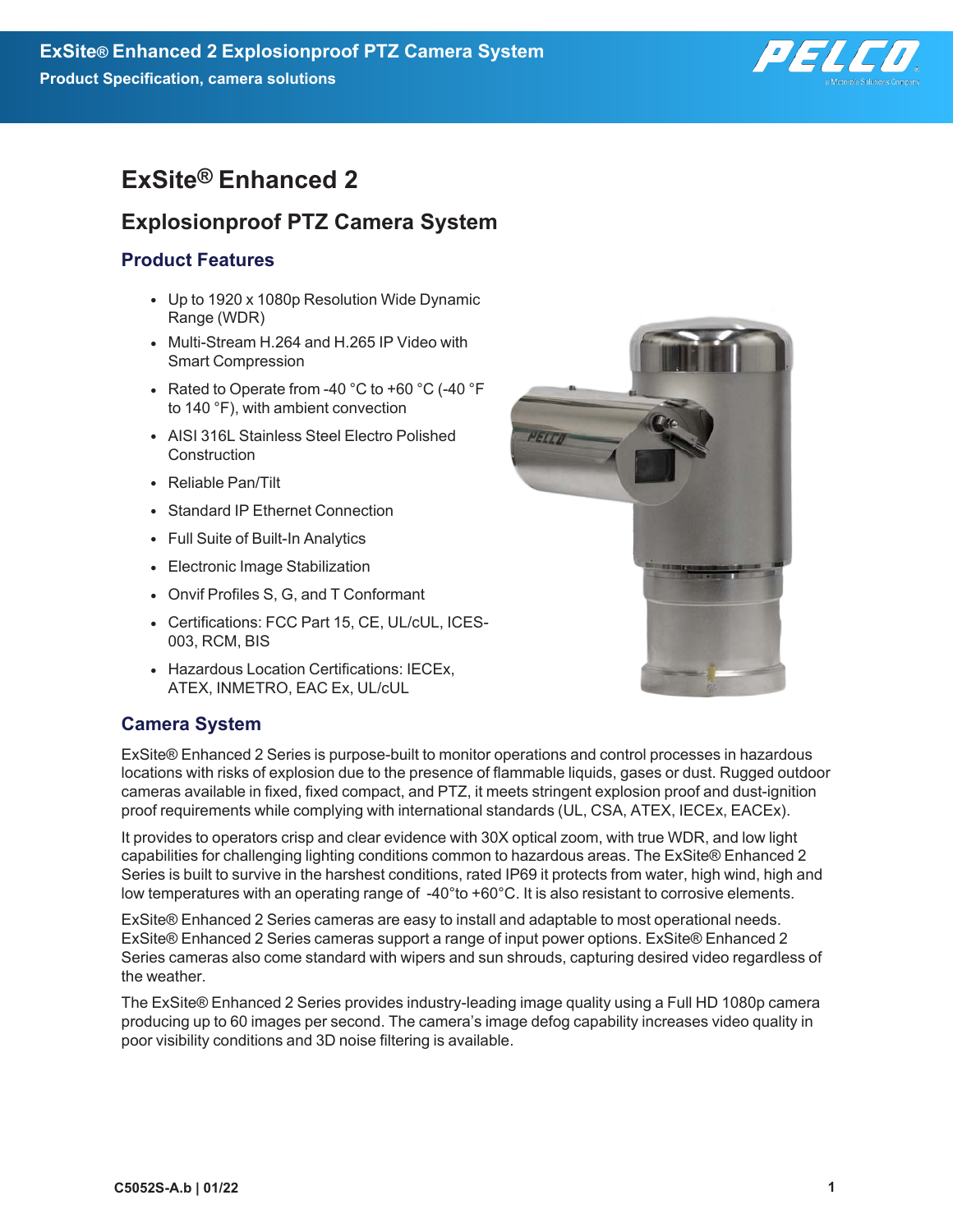#### **Video**

ExSite® Enhanced 2 Series cameras provide flexible streaming options. The primary stream can be compressed with efficient H.265, H.264 High or Main profiles, or MJPEG formats. It can be configured to a variety of frame rates and variable bit rates to optimize image quality with bandwidth and storage efficiency. Smart Compression is available on both H.264 and H.265, minimizing storage and bandwidth utilization.

## **Open and Integrated**

ExSite® Enhanced 2 Series cameras seamlessly connect to Pelco video management systems such as VideoXpert®. ExSite® Enhanced 2 Series cameras integrate with major third-party systems through the ONVIF Profile S, Profile G, and Profile T standards.

### **Standard Web Interface**

Pelco cameras use a standard Web browser interface for easy remote setup and administration. Controls are optimized for convenient one-step camera configuration for features including color, exposure, flicker control, backlight compensation, and streaming.

## **Pelco Analytics**

ExSite® Enhanced 2 Series cameras feature Pelco's most advanced analytics technology.

#### **Basic Analytics**

ExSite® Enhanced 2 Series cameras feature basic video analytics including Simple Motion Detection and Camera Sabotage.

**Simple Motion Detection**: These algorithms allow the camera to record or send an alarm when there is motion detected in a selected zone or with the entire scene.

**Camera Sabotage**: An alarm is triggered if the lens is obstructed or when the camera is repositioned.

#### **Pelco Smart Analytics**

Pelco Smart Analytics uses object detection AI technologies delivering improved accuracy in both perimeter protection and in crowded, indoor environments. Added processing power enables the tracking and classification of over 50 objects. Objects are classified even when they remain stationary. Pelco Smart Analytics go beyond people and vehicles to include car, truck, bus, motorcycle, and bicycle classification. Ten different object behaviors can be recognized to create events integrated with many VMS systems.

| <b>Objects Detected</b>         | <b>Behavior Events</b>        |                           |
|---------------------------------|-------------------------------|---------------------------|
| People                          | Objects in Area               | <b>Objects Enter Area</b> |
| Vehicles with<br>Classification | <b>Object Loitering</b>       | Objects Leave Area        |
|                                 | <b>Objects Crossing Beam</b>  | Object Stops in Area      |
|                                 | Object Appears or Enters Area | Direction Violated        |
|                                 | Object Not Present in Area    |                           |

**Objects in Area:** The event is triggered when the selected object type moves into the region of interest.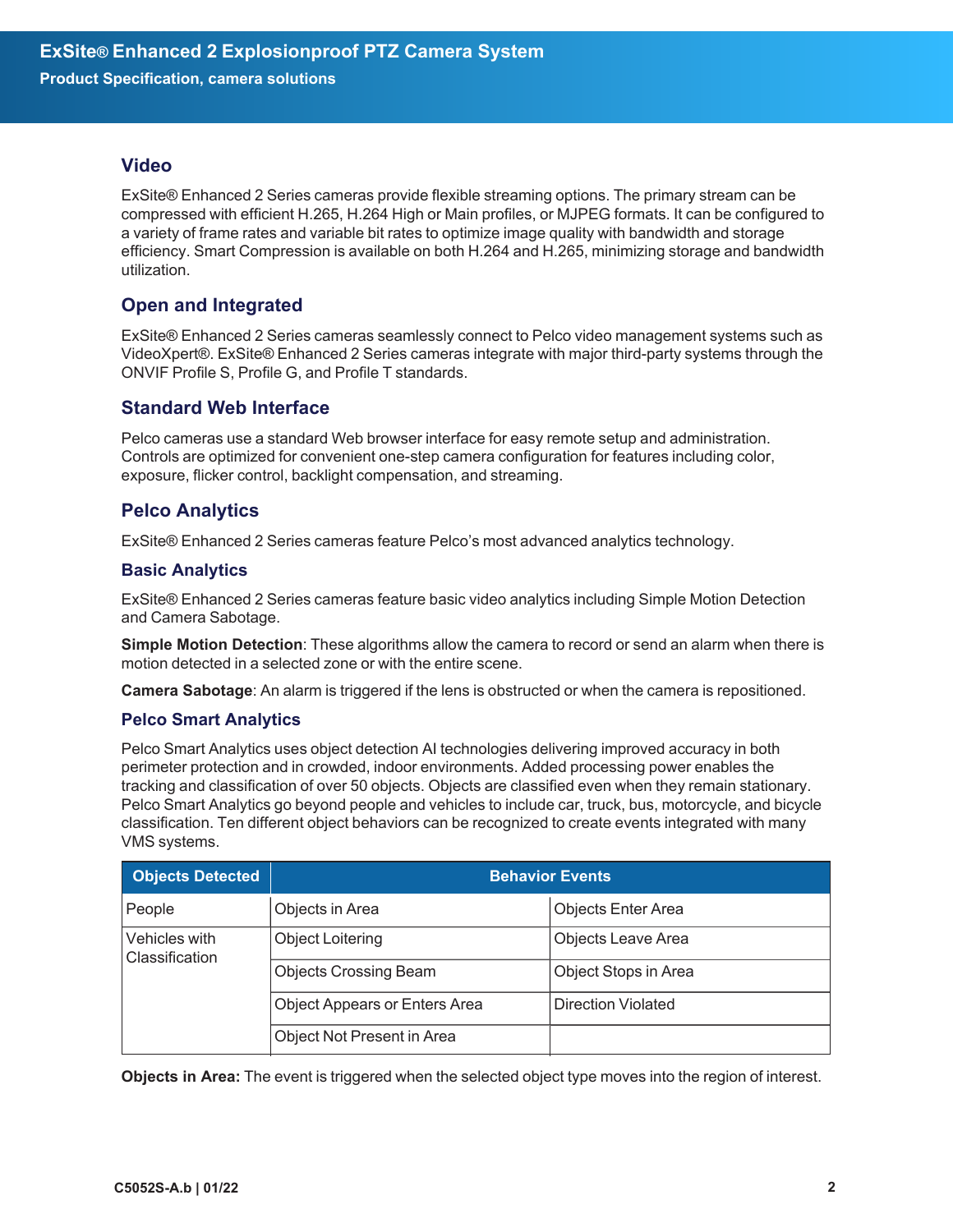**Object Loitering:** The event is triggered when the selected object type moves into the region of interest and then stays for an extended amount of time.

**Objects Crossing Beam:** The event is triggered when the specified number of objects have crossed the directional beam that is configured over the camera's field of view. The beam can be unidirectional or bidirectional.

**Object Appears or Enters Area:** The event is triggered by each object that enters the region of interest. This event can be used to count objects.

**Object Not Present in Area:** The event is triggered when no objects are present in the region of interest.

**Objects Enter Area:** The event is triggered when the specified number of objects have entered the region of interest.

**Objects Leave Area:** The event is triggered when the specified number of objects have left the region of interest.

**Object Stops in Area:** The event is triggered when an object moves into a region of interest and then stops moving for the specified threshold time.

**Direction Violated:** The event is triggered when an object moves in the prohibited direction of travel.

### **Pelco's Smart Compression Technology**

Pelco's Smart Compression Technology lowers bandwidth and storage requirements by up to 70%, while reducing storage requirements. Our technology allows the user to make informed optimization between storage savings and image quality.

Pelco's Smart Compression Technology dynamically analyzes motion occurring within live video in realtime, to intelligently compress the information you don't need, while retaining details with clear quality in the areas that are important in the scene. By enabling Dynamic GOP, an added feature of Smart Compression, the number of I-frames are automatically reduced in scenes with low motion. Based on the complexity of scenes and motion occurring, such as a store room that has limited entry and exit, up to 70% bandwidth savings can be achieved.

## **Technical Specifications**

#### **Camera/Optics**

| <b>Item</b>                                                         | <b>Description</b>           |  |
|---------------------------------------------------------------------|------------------------------|--|
| Resolution                                                          | 2.0 MP                       |  |
| Sensor Type                                                         | 1/2.8" progressive scan CMOS |  |
| Maximum Resolution (H x   (16:9) 1920 × 1080<br>V) and Aspect Ratio |                              |  |
| Dynamic Range                                                       |                              |  |
| WDR Off                                                             | 83 dB                        |  |
| WDR On                                                              | Up to 120 dB                 |  |
| <b>Active Noise Filtering</b>                                       | 3D Noise Filtering           |  |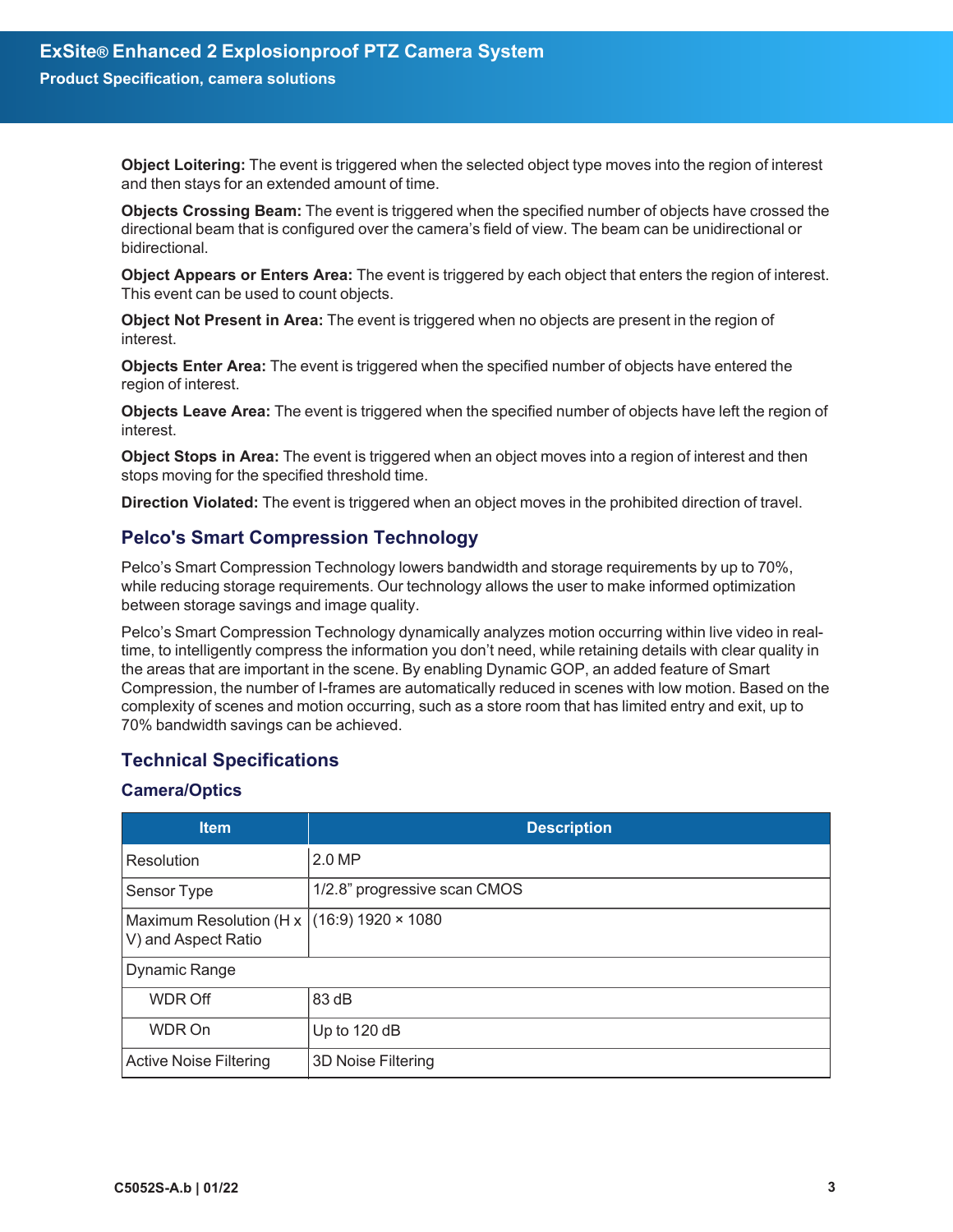| <b>Item</b>                   | <b>Description</b>                                |
|-------------------------------|---------------------------------------------------|
| Lens                          | F1.6, 4.3-129 mm (30x zoom) remote focus and zoom |
| Horizontal Angle of View      | $(16:9)$ 3.1°-64°                                 |
| Vertical Angle of View        | $(16:9)$ 1.7°-38°                                 |
| <b>Light Sensitivity</b>      | Color (33 ms); 0.1 lux                            |
|                               | Mono (33 ms); 0.03 lux                            |
| Iris Control                  | P-Iris, Automatic, Open, Closed                   |
| <b>Shutter Range</b>          | Automatic, Manual (1/1 to 1/30,000 sec)           |
| Day/Night Capabilities        | Mechanical IR cut filter. Automatic, Manual       |
| <b>Flicker Correction</b>     | 60 Hz, 50 Hz                                      |
| <b>White Balance</b>          | Automatic, Manual                                 |
| <b>Backlight Compensation</b> | On/Off                                            |

## **Video**

| <b>Item</b>       | <b>Description</b>                                  |
|-------------------|-----------------------------------------------------|
| <b>Frame Rate</b> | $60$ fps                                            |
| Video Encoding    | H.264, H.265 Pelco Smart Compression, Motion JPEG   |
| Video Streams     | Multi-stream H.264, Multi-stream H.265, Motion JPEG |

## **Software Features**

| <b>Item</b>                            | <b>Description</b>                                           |
|----------------------------------------|--------------------------------------------------------------|
| <b>Smart Compression</b><br>Technology | Yes, lowers bandwidth and storage requirements by up to 70%. |
| On Screen Displays                     | Yes                                                          |
| <b>Privacy Zones</b>                   | 3D, up to 64 zones                                           |
| <b>Presets</b>                         | 500 named presets                                            |
| <b>Tours</b>                           | 10 named tours                                               |
| <b>Digital Defog</b>                   | Adjustable/Off                                               |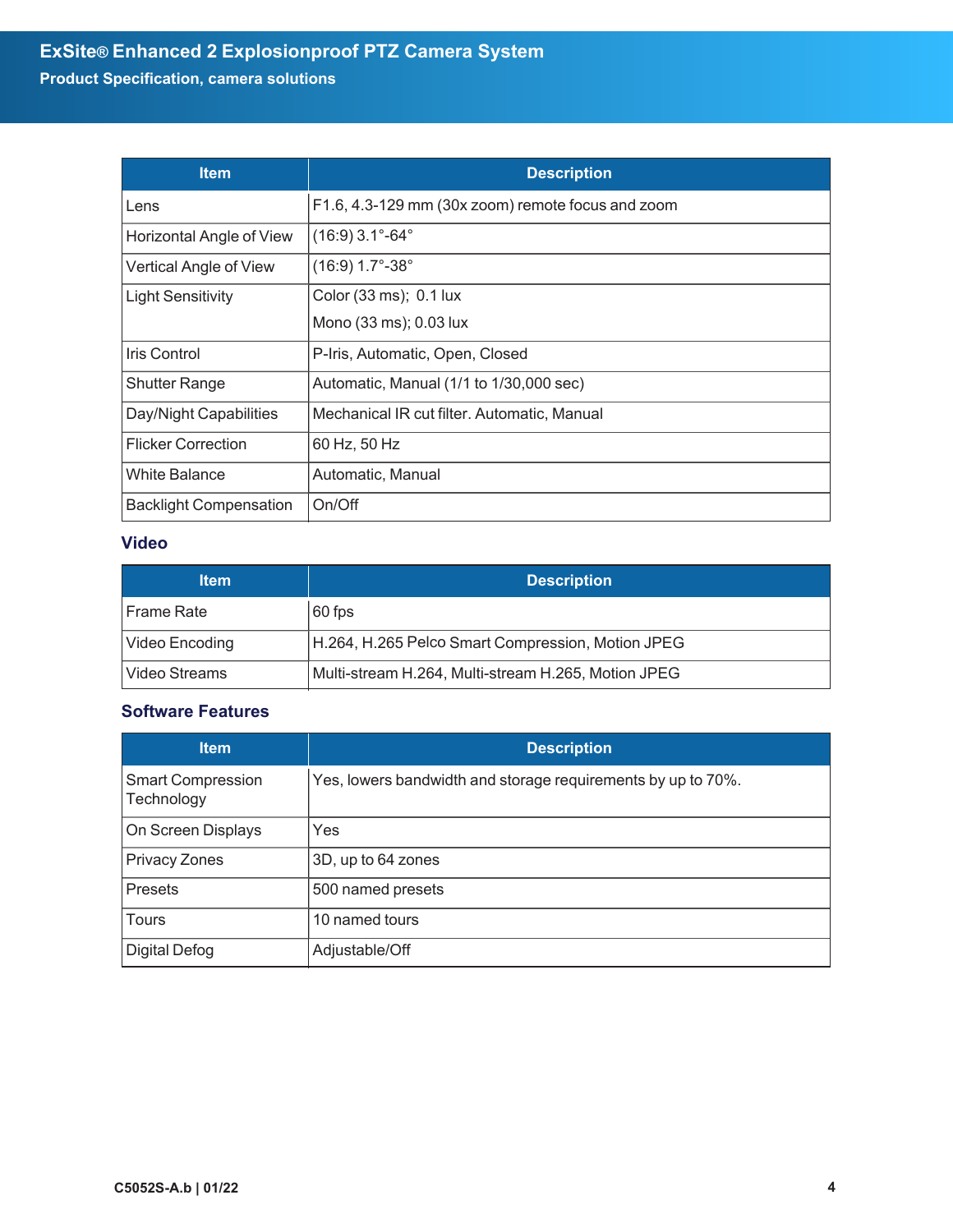## **Network**

| <b>Item</b>         | <b>Description</b>                                                                                                                    |
|---------------------|---------------------------------------------------------------------------------------------------------------------------------------|
| Open API            | ONVIF compliance version 1.02, 2.00, Profile S, Profile G, and Profile T<br>(www.onvif.org)                                           |
| Security            | Password protection, HTTPS encryption, digest authentication, WS<br>authentication, user access log, 802.1x port based authentication |
| Supported Protocols | IPv6, IPv4, HTTP, HTTPS, SOAP, DNS, NTP, RTSP, RTCP, RTP, TCP,<br>UDP, IGMP, ICMP, DHCP, Zeroconf, ARP, SNMP v2c, SNMP v3             |

## **Mechanical**

| <b>Item</b>            | <b>Description</b>                              |
|------------------------|-------------------------------------------------|
| Dimensions (LxWxH)     | 313 mm × 232 mm × 398 mm; 12.3" × 9.13" × 15.7" |
| Weight                 | 26.5 kg; 58.4 lbs.                              |
| Construction           | AISI 316L stainless steel                       |
| Finish                 | Electro-polished surface                        |
| Pan Movement           | 360° continuous, max 100°/s                     |
| <b>Vertical Tilt</b>   | $-90^\circ$ to $90^\circ$                       |
| Maximum Pan/Tilt Speed | $100^{\circ}/s$                                 |
| Wiper                  | Yes                                             |
| <b>Cable Entry</b>     | $2 \times 3/4$ " NPT                            |

## **Electrical**

| <b>Item</b>              | <b>Description</b>                                                                      |
|--------------------------|-----------------------------------------------------------------------------------------|
| Local Storage            | Optional factory installed 128GB, Micro SDXC Card.                                      |
| Ports                    | 10BASE-T/100BASE-TX, RJ45 Connector (CAT5E cabling) and SFP slot                        |
| <b>Power Consumption</b> | 120 W                                                                                   |
| Input Voltage (Power)    | Ordering options:                                                                       |
|                          | 230 VAC, 0.5 A, 50/60 Hz                                                                |
|                          | 24 VAC, 5 A, 50/60 Hz                                                                   |
|                          | 120 VAC, 1 A, 50/60 Hz                                                                  |
| Input for Remote Reset   | 1                                                                                       |
| Alarm Inputs             |                                                                                         |
| <b>Relay Outputs</b>     | 1+1 (one relay reserved for washer pump and one configurable, 1A, 30<br>VAC/60 VDC max) |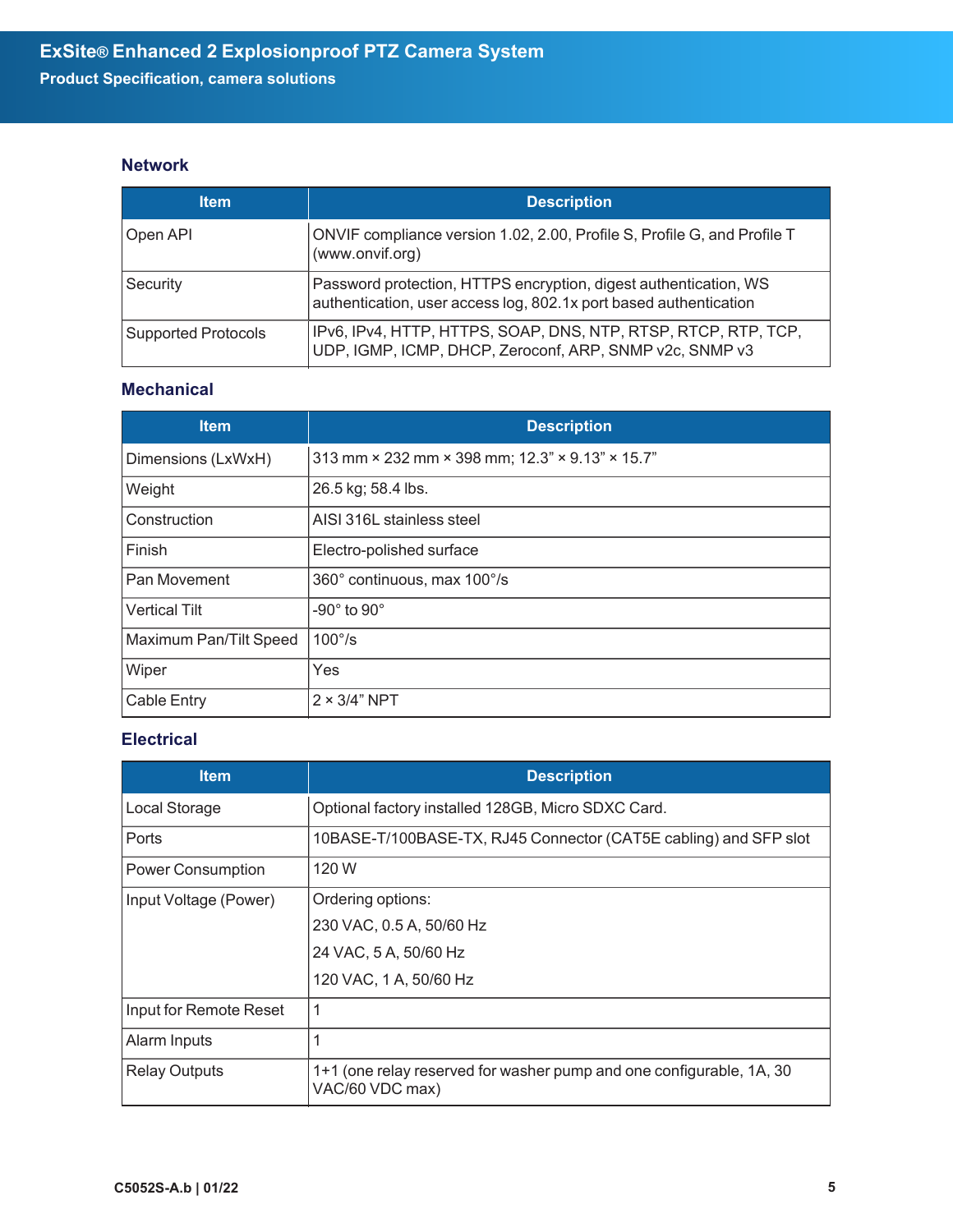#### **Environmental**

| <b>Item</b>                  | <b>Description</b>                                                                                                     |
|------------------------------|------------------------------------------------------------------------------------------------------------------------|
| <b>Operating Temperature</b> | -40 °C to +55 °C (-40 °F to 131 °F), in enclosed space -40 °C to +60 °C (-40<br>°F to 140 °F), with ambient convection |
| Storage Temperature          | -40 °C to +55 °C (-40 °F to 131 °F)                                                                                    |
| Humidity                     | 10% - 95% non-condensing                                                                                               |
| Cold Start                   | Up to 1 hour startup delay at temperature lower than -10 $^{\circ}$ C (14 $^{\circ}$ F)                                |
| Wind Resistance              | Pan and tilt operational at a maximum of 210 km/h wind (130.5 mph)                                                     |

## **Dimensions**









**Note:** Values in parentheses are inches; all others are millimeters.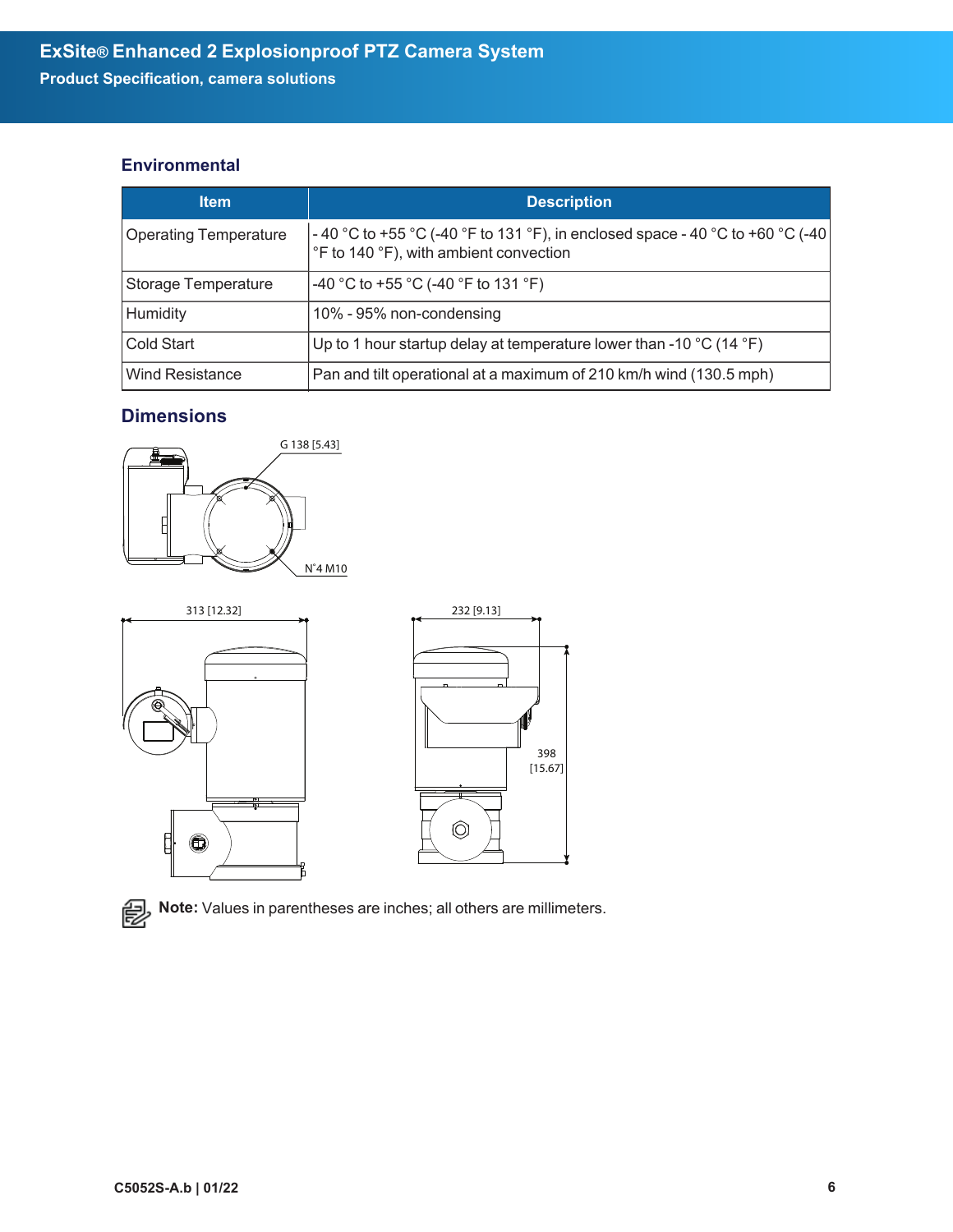## **System Model Numbers**

| <b>System</b><br><b>Resolution</b> | Model #      | <b>Description</b>                                                             |
|------------------------------------|--------------|--------------------------------------------------------------------------------|
| 2 MP 30X                           | EXP2230-62   | ExSite® Enhanced 2 PTZ, 2 MP x 30, 24 VAC                                      |
| 2 MP 30X                           | EXP2230-65   | ExSite® Enhanced 2 PTZ, 2 MP x 30,120 VAC                                      |
| 2 MP 30X                           | EXP2230-67   | ExSite® Enhanced 2 PTZ, 2 MP x 30, 230 VAC                                     |
| 2 MP 30X                           | EXP2230-62-G | ExSite® Enhanced 2 PTZ, 2 MP x 30, T6, 24 VAC, with ONVIF G<br>remote storage  |
| 2 MP 30X                           | EXP2230-65-G | ExSite® Enhanced 2 PTZ, 2 MP x 30, T6, 120 VAC, with ONVIF G<br>remote storage |
| 2 MP 30X                           | EXP2230-67-G | ExSite® Enhanced 2 PTZ, 2 MP x 30, T6, 230 VAC, with ONVIF G<br>remote storage |

## **Mounting Accessories**



PEX-MPXWBA Wall bracket for use with EXP2230 cameras. AISI 316L stainless steel.

| PEX-MPXCOL       | Pole mount adapter for use with EXP2230<br>cameras or explosion protected washers. For pole<br>diameters from 110 mm (4.3") to 150 mm (5.9").<br>Max load 50 kg (110 lb.). AISI 316L steel. |
|------------------|---------------------------------------------------------------------------------------------------------------------------------------------------------------------------------------------|
| <b>PEX-MPXCW</b> | Corner mount adapter for use with PEX-MBXMP<br>or EXP2230 cameras. Max load 50 kg (110 lb.).<br>AISI 316L stainless steel.                                                                  |
|                  |                                                                                                                                                                                             |



PEX-MPXWBTA Parapet or ceiling mount bracket for use with<br>EXP2230 cameras. AISI 316L stainless steel. EXP2230 cameras. AISI 316L stainless steel.

## **Cabling**

| ltem           | <b>Description</b>                                           |
|----------------|--------------------------------------------------------------|
| IPEX-MPX2CABL4 | Cabling, 4m (13.1 ft), unarmored cable, barrier cable gland  |
| PEX-MPX2CABL10 | Cabling, 10m (32.8 ft), unarmored cable, barrier cable gland |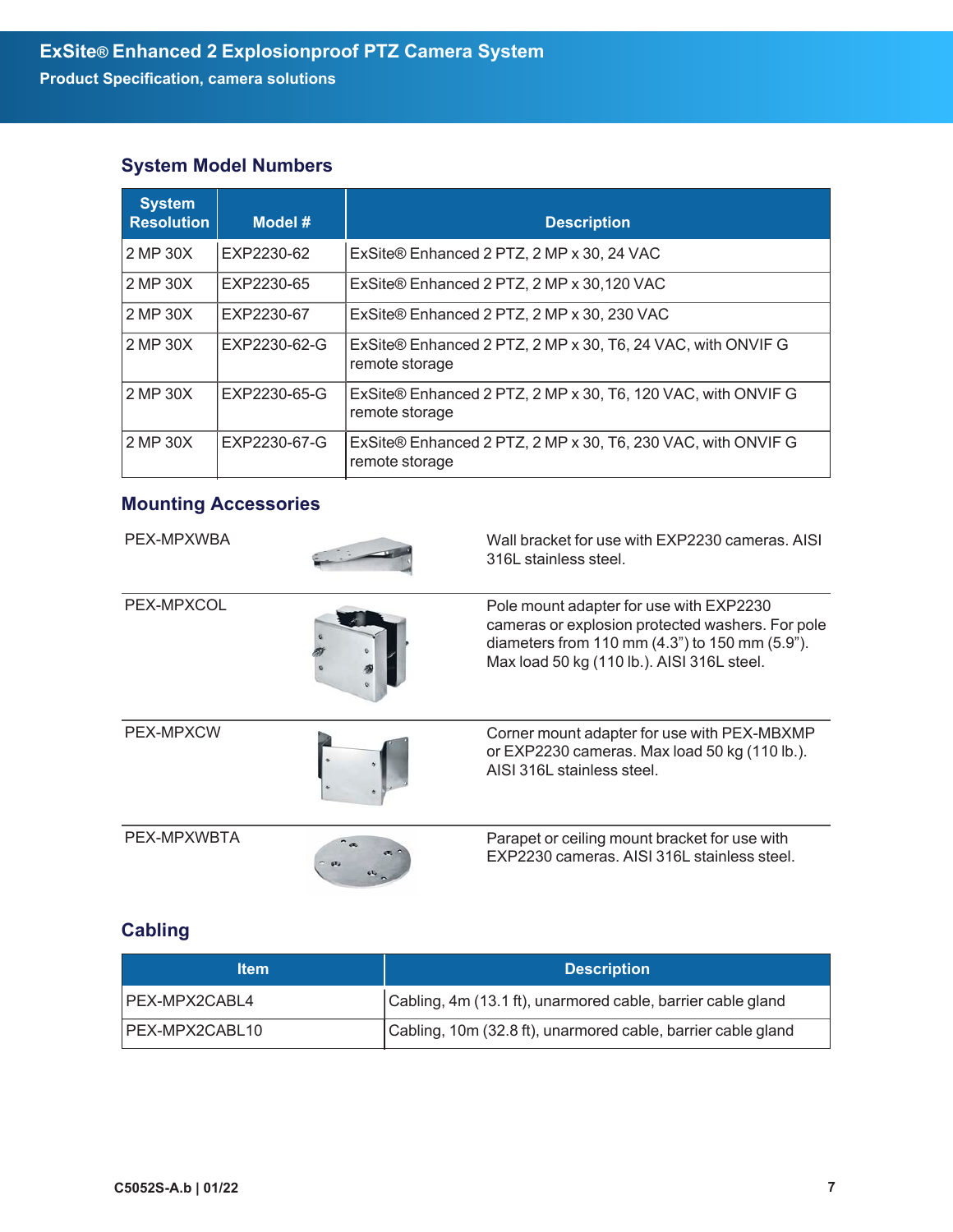| ltem             | <b>Description</b>                                         |  |  |
|------------------|------------------------------------------------------------|--|--|
| IPEX-MPX2CABARM4 | Cabling, 4m (13.1 ft), armored cable, barrier cable gland  |  |  |
| IPEX-MPX2CAARM10 | Cabling, 10m (32.8 ft), armored cable, barrier cable gland |  |  |

## **Cable Glands**

| <b>Type</b>                                   | <b>IECEX/</b><br><b>ATEX/</b><br><b>EACEX</b> | <b>Operating</b><br>Temp.         | <b>Cable</b> | <b>Part Number</b> | <b>External Cable</b><br><b>Diameter</b> |
|-----------------------------------------------|-----------------------------------------------|-----------------------------------|--------------|--------------------|------------------------------------------|
| <b>Barrier Cable</b>                          | IECEx/                                        | $-60$ °C to                       | Unarmored    | PEX-OCTEXB3/4P     | $17.8$ mm $-20.0$ mm                     |
| Gland                                         | ATEX/<br><b>EACEx</b>                         | $+135$ °C                         | Armored      | PEX-OCTEXBA3/4P    | $16.8$ mm $-23.9$ mm                     |
| Plug EX 3/4"<br><b>NPT</b>                    | IECEx/<br>ATEX/<br><b>EACEx</b>               | $-100$ °C to<br>$+400 °C$         | N/A          | PEX-OEXPLUG3/4P    | N/A                                      |
| <b>Plug EX 1/2"</b><br><b>NPT</b>             | IECEx/<br>ATEX/<br><b>EACEx</b>               | $-100$ °C to<br>$+400 °C$         | N/A          | PEX-OEXPLUG1/2P    | N/A                                      |
| Reduction 3/4"<br>NPT to $1/2"$<br><b>NPT</b> | IECE <sub>x</sub> /<br>ATEX/<br><b>EACEx</b>  | $-100$ °C to<br>+400 $^{\circ}$ C | N/A          | PEX-OCEX1/2-3/4    | N/A                                      |

## **Explosion-Proof Communication Box**

Communication boxes include a 3-port RJ45 and 1 SFP port Ethernet switch and 24 VAC output for powering up to:

- 2x EXF2230 fixed cameras with 2x washer pump
- $\cdot$  1x EXP2230 PTZ camera with 1x washer pump

| PEX-MBA1S5A | Aluminum housing, 230 VAC input.                                                                                 |
|-------------|------------------------------------------------------------------------------------------------------------------|
| PEX-MBA2S5A | Aluminum housing, 24 VAC input.                                                                                  |
| PEX-MBA3S5A | Aluminum housing, 120 VAC input.                                                                                 |
| PEX-MBX1MAA | AISI 316L stainless steel housing, 230 VAC input.                                                                |
| PEX-MBX2MAA | AISI 316L stainless steel housing, 24 VAC input.                                                                 |
| PEX-MBX3MAA | AISI 316L stainless steel housing, 120 VAC input.                                                                |
| PEX-MBXMP   | Adapter plate for communication box to PEX-<br>MPXCOL or PEX-MPXCW mounts, AISI 316L<br>stainless steel housing. |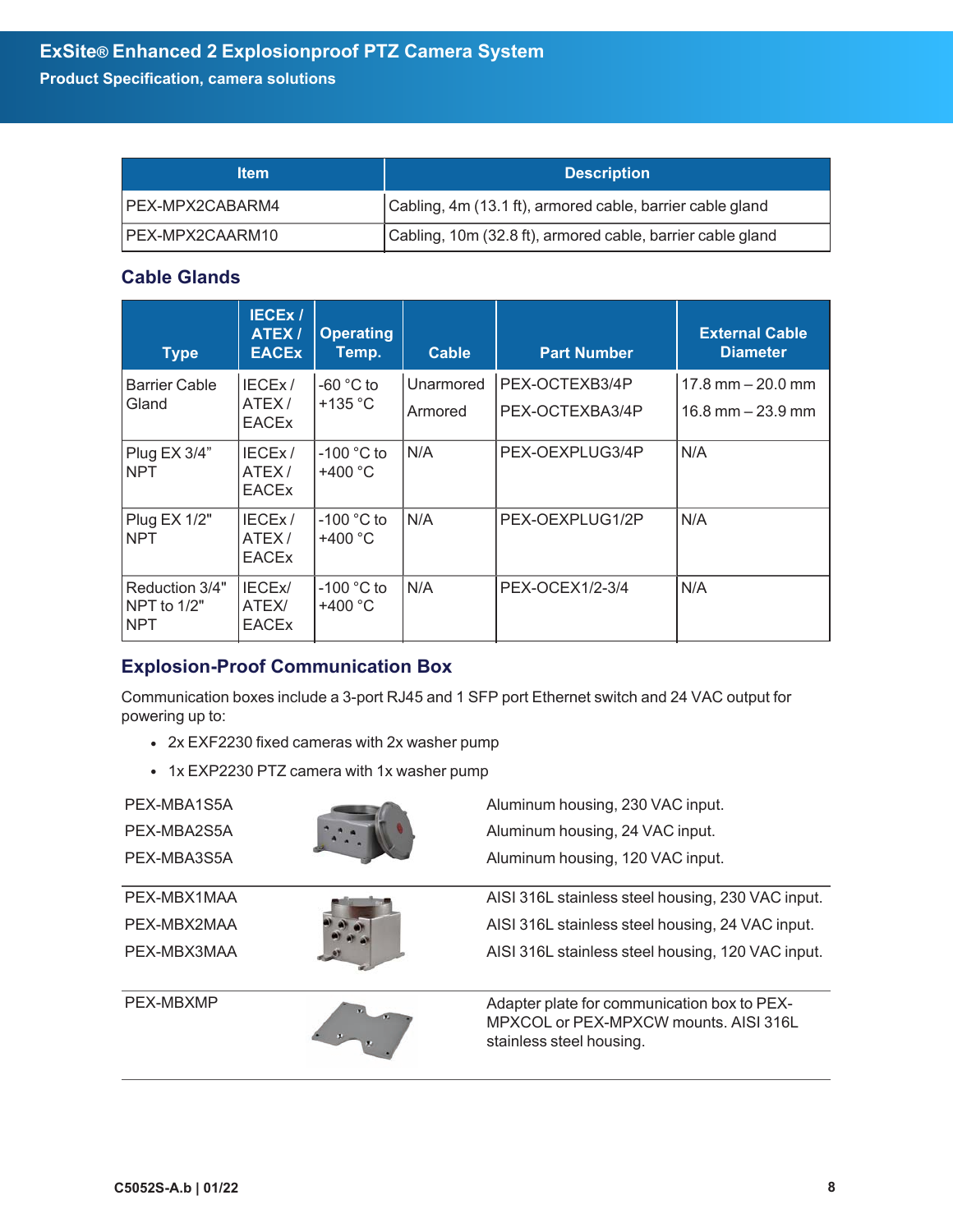| PEX-MBXWRE       |  | Wrench for opening communication boxes, PEX-<br>MBX.                                                                                     |  |  |
|------------------|--|------------------------------------------------------------------------------------------------------------------------------------------|--|--|
| PEX-MPXCOL       |  | Pole mount adapter for use with PEX-MBXMP or<br>EXP2230 PTZ cameras. For pole diameters from<br>110 mm (4.3") to 150 mm (5.9").          |  |  |
|                  |  | Max load 50 kg (110 lb.).                                                                                                                |  |  |
|                  |  | AISI 316L stainless steel.                                                                                                               |  |  |
| <b>PEX-MPXCW</b> |  | Corner mount adapter for use with PEX-MBXMP<br>or EXP2230 PTZ cameras. Max load 50 kg (110<br>$I\flat$ .).<br>AISI 316L stainless steel. |  |  |

## **Explosion-Proof Washer**

A 10L (2.6 gal) tank with integrated manual pump and delivery up to 20m (66 ft), 24 VAC/VDC input.

PEX-WASEX2T4AT PEX-WASEX2T4IN PEX-WASEX2T4KC PEX-WASEX2T4GOR



ATEX certified solenoid valve. INMETRO certified solenoid valve. KCS certified solenoid valve. EAC Ex certified solenoid valve.

Max load 50 kg (110 lb.). AISI 316L stainless steel.

load 50 kg (110 lb.).

AISI 316L stainless steel.

cameras or explosion protected washers. For pole diameters from 110 mm (4.3") to 150 mm (5.9").

cameras or explosion protected washers. Max



PEX-NXCW Corner mount adapter for use with EXF2230



## **Certifications**

## **Safety and Environmental Certifications**

- $\cdot$  FCC Part 15
- $\cdot$  CF
- UL/cUL Listed
- $\cdot$  ICES-003
- $\cdot$  RCM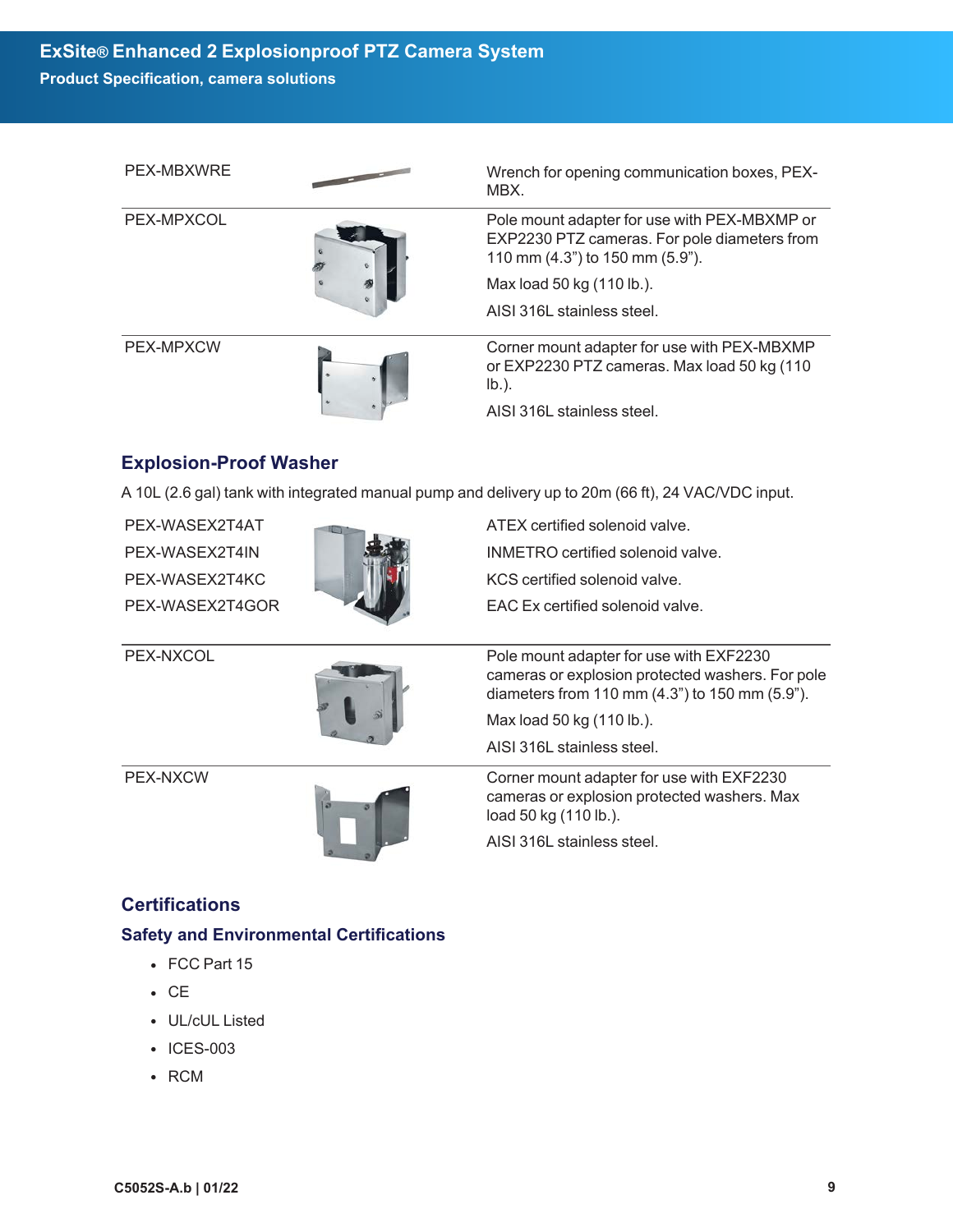- IP66, IP67, IP68, and IP69 and Type 4X and Type 6P
- BIS certification: IS 13252(PART 1):2010 / IEC 60950-1:2005 (certification only valid for the codes: EXP2230-67 and EXP2230-62)
- Salt Spray: IEC 60068-2-52
- Camera certified by Videotec S.P.A.: model MPX

#### **Hazardous Certifications**

- Tamb -40 $^{\circ}$ C to +55 $^{\circ}$ C or +70 $^{\circ}$ C
- UL/cUL Hazardous Locations Listed
	- CLASS I, DIVISION 2, GROUPS A, B, C and D, T6...T5
	- CLASS II, DIVISION 2, GROUPS F and G, T6...T5
	- CLASS I, ZONE 1, AEx db IIC T6...T5 Gb
	- Zone 21 AEx tb IIIC T85°C... T100°C Db
	- $-$  Ex db IIC T6 Gb X
	- Ex tb IIIC T85°C Db X
- IECEx ULD 11.0005X
	- Ex db IIC T6...T5 Gb
	- Ex tb IIIC T85°C...T100°C Db
- DEMKO 12 ATEX 1031198X
	- $\overline{\mathbb{Q}}$  II 2 G Ex db IIC T6...T5 Gb
	- $\textcircled{1}$  I 2 D Ex tb IIIC T85°C... T100°C Db
- $\cdot$  INMETRO UL-BR 13.0063X
	- Ex db IIC T6...T5 Gb
	- Ex tb IIIC T85°C...T100°C Db
- $\cdot$  EAC Ex
	- $-$  Ex db IIC T6...T5 Gb X
	- Ex tb IIIC T85°C...T100°C Db X

#### **Models and Certifications Matrix**

| <b>Model</b> | <b>ATEX</b> | <b>IECEX</b> | <b>EAC Ex</b> | <b>INMETRO</b> | <b>KCs</b> | UL<br>(US & CAN) |
|--------------|-------------|--------------|---------------|----------------|------------|------------------|
| EXP2230-62   | Yes         | Yes          | Yes           | Yes            | Yes        | Yes              |
| EXP2230-65   | Yes         | Yes          | Yes           | Yes            | Yes        | Yes              |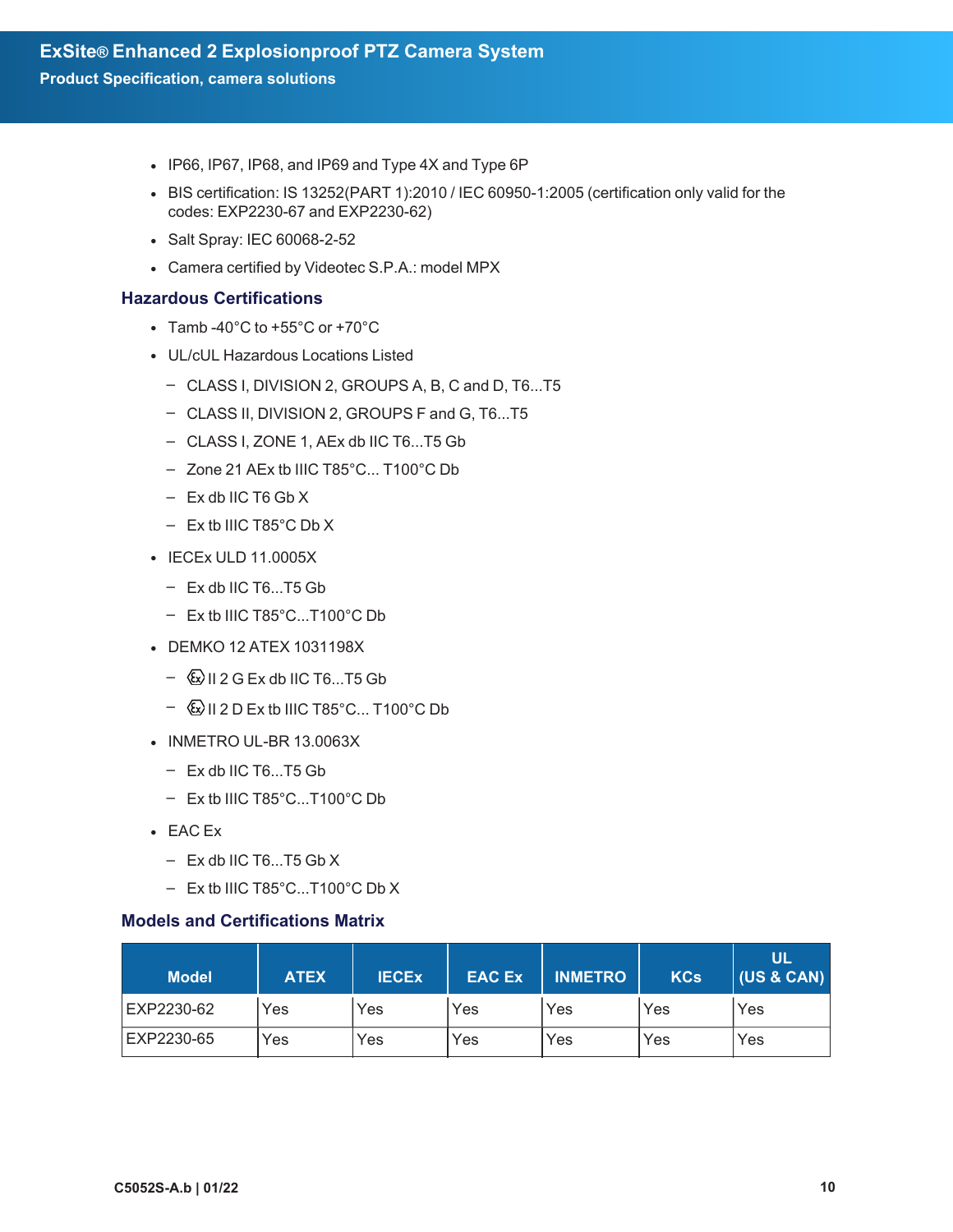| <b>Model</b> | <b>ATEX</b> | <b>IECEX</b> | <b>EAC Ex</b> | <b>INMETRO</b> | <b>KCs</b> | <b>UL</b><br>(US & CAN) |
|--------------|-------------|--------------|---------------|----------------|------------|-------------------------|
| EXP2230-67   | Yes         | Yes          | Yes           | Yes            | Yes        | Yes                     |
| EXP2230-62-G | Yes         | Yes          | Yes           | Yes            | Yes        | Yes                     |
| EXP2230-65-G | Yes         | Yes          | Yes           | Yes            | Yes        | Yes                     |
| EXP2230-67-G | Yes         | Yes          | Yes           | Yes            | Yes        | Yes                     |

## **Marine Certification**

• Lloyd's Register\*

\*At the time of this publication, certification is pending. Consult the factory or www.pelco.com for the current status of certifications.